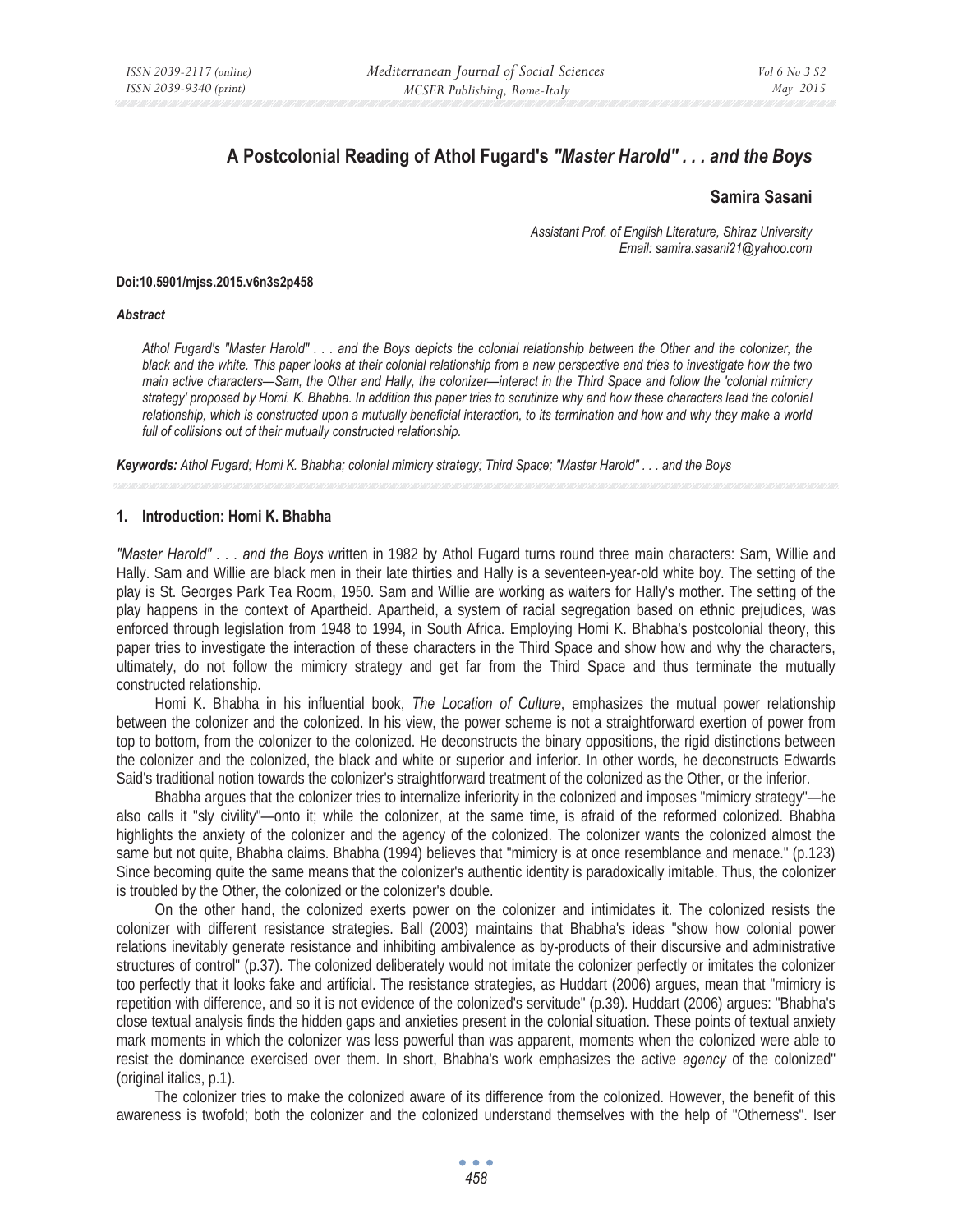(2007) stipulates: "Otherness turns into a mirror for self-observation, and such a relationship sets the process of selfunderstanding in motion, because the alien that is to be grasped realizes itself to the extent to which one's own dispositions come under scrutiny. The knowledge thus obtained is twofold: by getting to know what is different, one begins to know oneself" (p.36).

Habib (2008) also notes that Hegel believes difference to be indispensable to the notion of identity (p.387). Hegel believes that, "identity has its nature beyond itself, in difference . . . . identity and difference are inseparable" (Habib 2008, p.388). Based on Homi K. Bhabah's theory, the identities of the colonizer and the colonized are formed in the Third Space. Bhabha perceives it as: "the encounter of two social groups with different cultural traditions and potentials of power as a special kind of negotiation or translation," which "takes place in a Third Space of enunciation." (Ikas and Wagner 2009, p.2) Based on "The Third Space" theory of Bhabha, "minority groups in the metropoles—marginals within the center—adumbrate a third rhetorical space that disrupts and destabilizes centralized authority." (Huggan 2001, p.21)

## **2. The Characters Follow the 'Colonial Mimicry Strategy' in the Third Space**

The play starts while Sam is instructing Willie how to dance Foxtrot. Sam is a much more accomplished dancer than Willie. Willie is not that much talented in dancing and thus he is teased by Sam. Willie is practicing without his partner, Hilda—his mistress—since he has beaten her so much that she does not come to practice with him anymore. Therefore, very ridiculously Willie is practicing with a pillow, which is the cause of derision for Sam. Having a taste of humor, Sam ludicrously justifies Willie's shortcoming in dancing by ascribing "leg trouble" to him. When Hally enters the tearoom, Sam informs him that his mother is out and that she goes to the hospital to fetch Hally's father home. The news is not good since Hally hates his alcoholic father. Hally abhors whatever related to his father, such as the comic books—Mr. Kempston brings them for his father—which Hally calls: "rubbish! Mental pollution" (Fugard 1982, p.13).

The relationship between Hally, Sam and Willie is a colonial relationship in which Hally is the colonizer and Sam and Willie are the Others. As Bhabha maintains, the colonizer, Hally tries to make the Other almost the same but not quite the same. The relationship between Hally and the black boys is not a one way relationship in which the colonizer is the absolute power and looks at the Other from the top position. Following the desired mimicry strategy, both the colonizer and the Other try to get close to the viewpoint of the other party. Thus the colonial relationship between Hally and the black men is not a traditionally straightforward relationship from top to bottom. They treat one another friendly and in this mutual relationship they try to benefit from the relationship they are in.

Being in the Third Space, no party has priority over the other. In this kind of colonial relationship both the colonizer and the Other have power over the other party. Thus the colonizer is not only intimidating the Other but it is also intimidated by the Other. The black men try to get close to Hally and look at the world from his point of view. They do their best to assimilate themselves with Hally, the colonizer. Both Sam and Willie can well get along with Hally. Helping Hally with his high school courses and thus encountering philosophical or ideological discussions, Sam tries not to get distance from Hally though his view is different. Sam, who has more active presence in the play than Willie, does his best to assimilate himself with Hally, on one hand, and on the other hand, he does not want to be quite the same as the colonizer, Hally, which can be interpreted as the emblem of his resistance to servitude.

Sam, the Other, is tired of the injustice and racial segregation committed against the black people, the Other by the Apartheid regime. He, at the begging of the play, has a pessimistic look at life, while Hally ensures him that one day a reformer, a messiah will come and change the world. Hally, the colonizer, tries to lessen Sam's anger by ensuring him that one day, a "Social Reformer" will change the deplorable situation. In other words, Hally, tries to get close to Sam and looks at the world from the Other's viewpoint, from the Third Space:

*Hally: It doesn't have to be that way. There is something called progress, you know. We don't exactly burn people at the stake anymore. Sam: Like Joan of Arc. Hally: Correct. If she was captured today she'd be given a fair trial. Sam: And then the death sentence. Hally: Correct. If she was captured today she'd be given a fair trial. Sam: and then the death sentence. Hally: (A world-weary sigh) I know, I know! I oscillate (mispronounces) between hope and despair for this world as well,*  Sam. But things will change, you wait and see. One day somebody is going to get up and give history a kick up the *backside and get it going again. (Fugard 1982, p.18)* 

Referring to his History book, Hally believes that every age has its Social Reformer. In this part of the play, they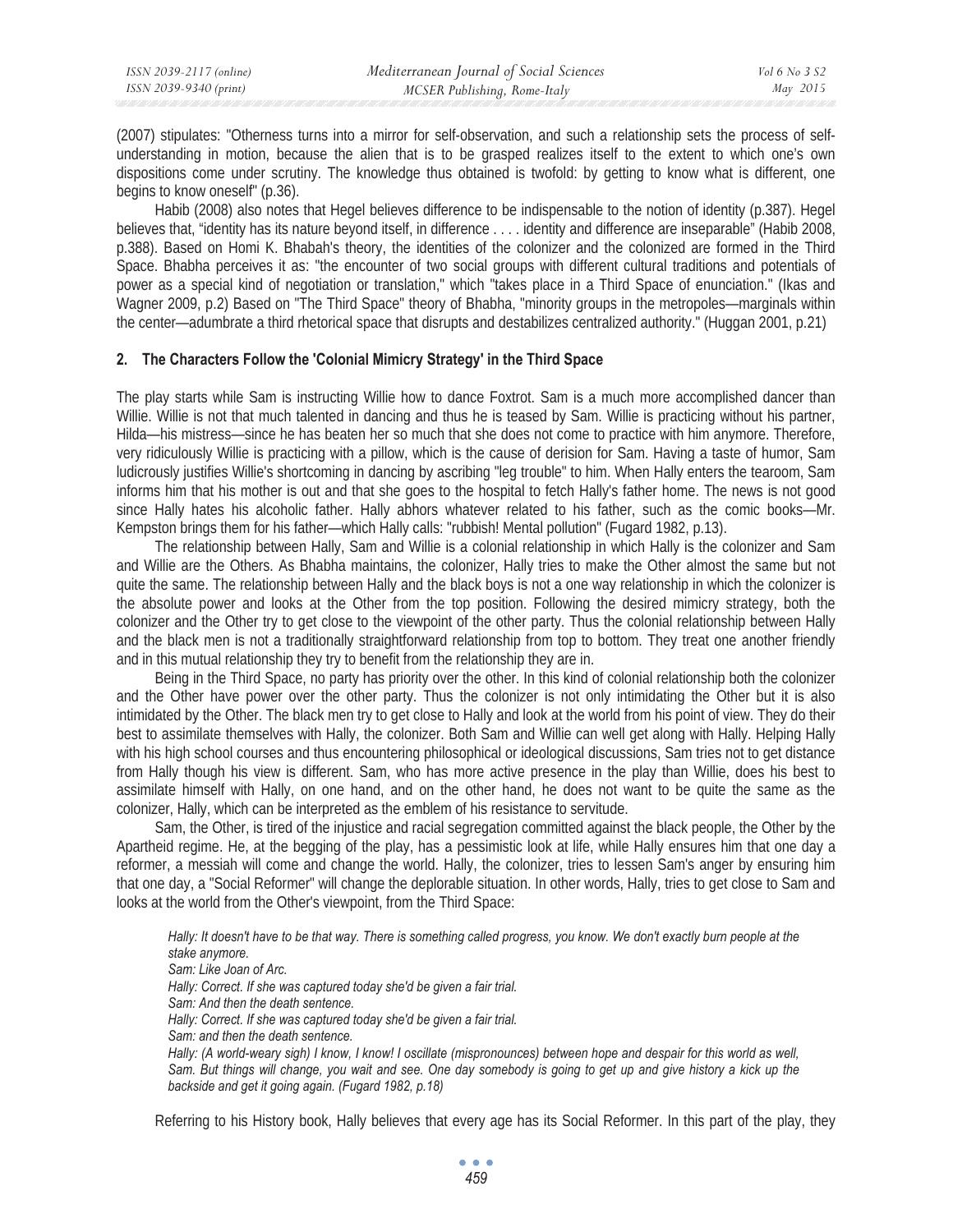start discussing about the 'men of magnitude' in history, as they call them. This part shows how the colonizer and the Other try to get along. Neither the colonizer nor the colonized has the absolute power and thus justifying their beliefs, each party exerts its power over the other. The Other has the significant role in making the identity of the colonizer, as it is well portrayed in this part of the play. In other words, it is in the presence of the difference, the Other, that the colonizer understands its own identity better.

Culler believes: "even the idea of personal identity emerges through the discourse of a culture: the "I" is not something given but comes to exist as that which is addressed by and related to others" (qtd. in Ashcroft et al. 2007, p.206). "In Derrida's words, what we take to be meaning is really only the mental *trace* left behind by the play of signifiers. And that trace consists of the differences by which we define a word" (qtd in Tyson 2006, p.253). Therefore, the colonized is shaped by and also shapes the colonizer; it is gazed at and gazes at the colonizer and that is the mutual complex relationship between the colonizer and the Other which Bhabha suggests. For naming the men of magnitude in history, each of them looks at this issue from his own point of view. Sam believes that Napoleon is the man of magnitude since he "regarded all people as equal before the law and wanted them to have equal opportunities for advancement" (Fugard 1982, p.20).

 Hally, on the other hand, admonishes Sam that he should not confuse historical significance with greatness and then he calls Charles Darwin the man of magnitude. Living in South Africa and in Apartheid regime, Sam the Other, is obsessed with the equality of people, thus he names Napoleon and Hally, the colonizer who is obsessed with taking advantage and with development and progress, names Darwin who proposed the Theory of Evolution and who revolutionized science, as Hally assumes. The second man of magnitude, Sam proposes is Abraham Lincoln; and the third figure is a literary figure, William Shakespeare. Hally, on the other hand, proposes Tolstoy, as Hally says: "he gets the title on two scores: social reform and literary genius" (Fugard 1982, p.22). Sam, as the Other, who tries to be almost like the colonizer does not reject Hally's suggestions and leniently accepts Hally's idea:

*Hally: Don't get clever, Sam. That man freed his serfs of his own free will. Sam: No argument. He was a somebody alright. I accept him. (Fugard 1982, p.24)* 

The other suggested man of magnitude by Sam is Jesus, the messiah. This time, Hally, who introduces himself as an atheist, changes the subject and suggests: "Don't let's get started on religion" (Fugard 1982, 24). As Bhabha theorizes, the "colonial mimicry strategy" is advocated by both parties, the colonizer and the colonized or generally speaking, by the colonizer and the Other, since both parties disavow being quite the same. Colonial mimicry strategy desires: "a reformed recognizable Other, as a *subject of difference that is almost the same, but not quite*" (original italics, Huddart 2006, p.40). Hally, very much like Sam does not want to exert his absolute power over the other party or as Huddart believes, he does not want to terminate the colonial relationship by his despotism.

Sam, the Other, tries to follow the 'colonial mimicry strategy' and assimilate himself with Hally. Sam tries to become almost the same as Hally, because Hally as a colonizer desires; however Sam resists becoming quite the same which is the sign of his resistance to servitude. Sam states: "I've got one I know we'll agree on. A simple straight-forward great Man of Magnitude . . . and no arguments. And *he* really *did* benefit all mankind" (Fugard 1982, p.25). Sam proposes Alexander Flemming. Hearing the name of Alexander Flemming excites Hally: "Splendid Sam! Splendid. For once we are in total agreement. The major breakthrough in medical science in the 20<sup>th</sup> century. If it wasn't for him, we might have lost the Second World War" (Fugard 1982, p.26).

Hally looks at Flemming from political point of view and the services he had done to soldiers during the Second World War. Sam, once again, tries to find a common ground to become almost the same as Hally; Hally also becomes happy when he sees the reformed but recognizable Other. Hally happily says: "It's deeply gratifying, Sam, to know that I haven't been wasting my time in talking to you. (*strutting around proudly*) Tolstoy may have educated his peasants, but *I've educated you*" (my emphasis, Fugard 1982, p.26). Finding Sam almost the same, Hally satisfactorily acclaims Sam. Hally, the colonizer, has educated the Other to make out of it a reformed but recognizable Other and he has been successful, as he claims.

Thus, the 'colonial mimicry strategy' proposed by Homi K. Bhabha, is a strategy advocated by both parties, the colonizer and the colonized or the Other. The colonizer desires to make the colonized almost the same but not quite the same because if the Other becomes quite the same it tacitly means that the authentic identity of the colonizer is imitable and it is in contrast with what the colonizer desires. As Bhabha maintains: "colonial discourse wants the colonized to be extremely like the colonizer, but by no means identical" (Huddart 2006, p.40). On the other hand, the colonized or the Other wants to be almost the same as the colonizer but it does not want to be quite the same to resist his loss of identity which is the emblem of its resistance to sheer servitude. As Bhabha (1994) argues, in *The Location of Culture*, "the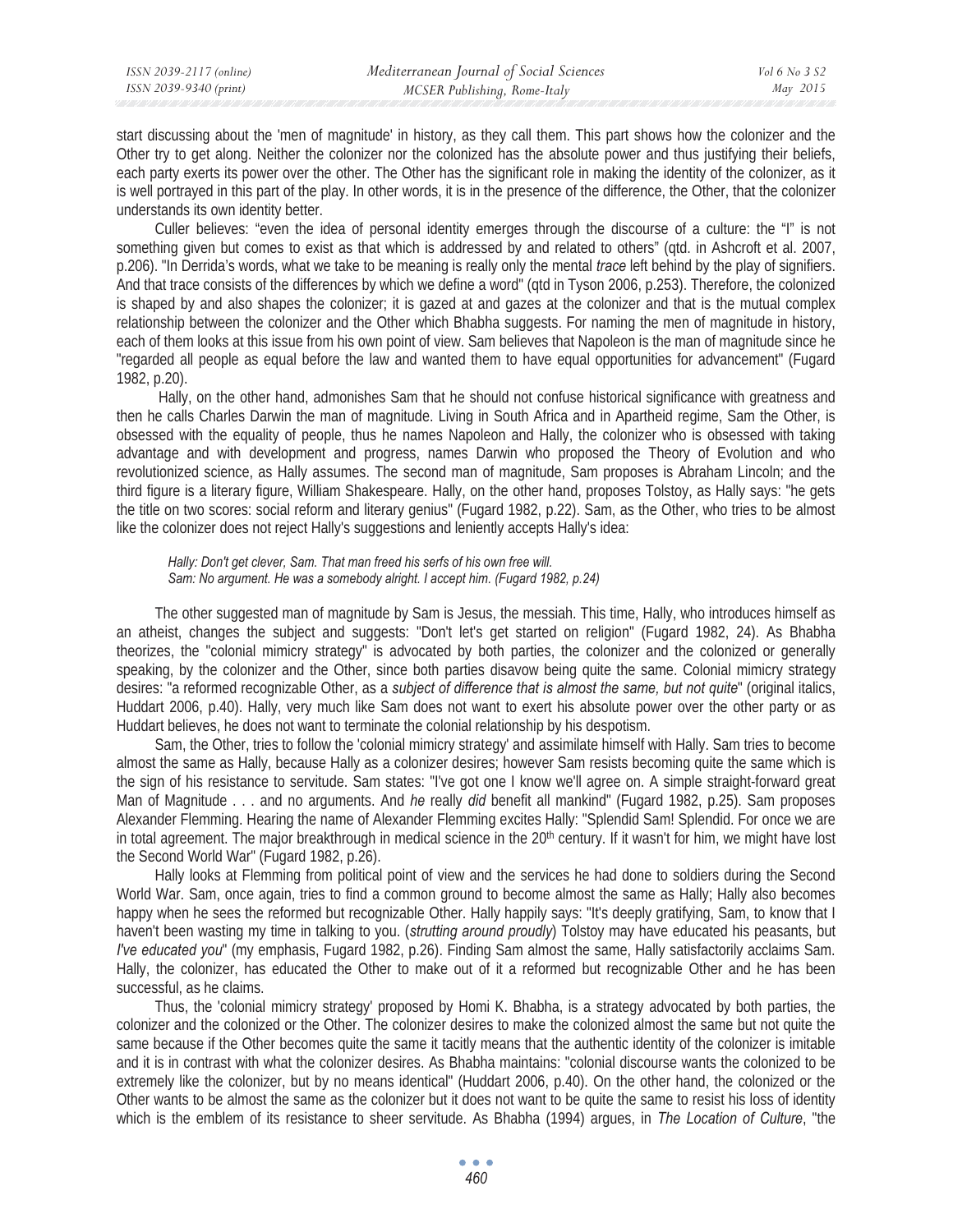discourse of mimicry is constructed around an ambivalence; in order to be effective, mimicry must continually produce its slippage, its excess, its difference" (p.122). The colonizer, on the other hand, is intimidated by the Other who may become the colonizer's 'colonial doubl with the same power. The colonizer is intimidating the Other and at the same time it is intimidated by the Other. So, in the Third Space, the identities of the colonizer and the Other are mutually constructed.

Very much like Bernard Shaw's *Pygmalion* in which Elizabeth, the Other, is instructed by Higgins, the colonizer, Sam is educated by Hally to become almost the same. Hally educates Sam to make a reformed but recognizable Other out of Sam. In other words, though Sam is older than Hally he gets lessons from him to become more civilized, from Hally's point of view. Wedeen (2013) sarcastically states that in "colonial and modernization discourses people have to move up the evolutionary ladder and become more 'civilized' before they can be free" (869). Very much like, Elizabeth, Sam repeats the sentences Hally tells him: "repeat after me, Sam: gold in the Transvaal, mealies in the Free State, sugar in Natal and grapes in the Cape" (Fugard 1982, p.26).

Even for passing the exams Hally tries to be better than Sam; actually he does not want the Other quite the same. He wants to be better than the Other to show his unreachably authentic identity. However, Hally does not establish a one way colonial relationship with Sam, in which he solely manipulates the relationship and he exerts his absolute power over Sam. Hally educates Sam, though this very action is menacing for the colonizer. Bothe the colonizer and the Other benefit and are benefited from the colonial relationship they are tangled in, as Bhabha stipulates.

Sam, Willie and Hally remember the old sweet days when Hally was a little boy and was playing with Willie and Sam. They remember the time when they had very close relationships and were intimate friends. The colonial relationship between Hally and the black men is metaphorically very much like the chess game Hally the little boy played with Sam and Willie years ago when Sam and Willie were teenagers. Hally remembers the days when he and Sam were intentionally colluding to make Willie, who was very weak in playing chess, win the game. The strategy Hally was using was very much like the colonial mimicry strategy they are employing. Hally, with the help of Sam, were letting Willie to win the game. Hally was letting Willie to feel that he is almost the same as Sam and Hally. This way the game was continuing; otherwise, without Willie, the Other in the chess game, the game would be terminated. It is worth mentioning their chess playing since it tangibly portrays the way these characters are employing the mimicry strategy for the sake of the continuation of the mutually beneficial colonial relationship:

*Willie: You and Sam cheated. Hally: I never saw Sam cheat, and mine were mostly the mistakes of youth. Willie: Then how is it you two was always winning? Hally: Have you ever considered the possibility, Willie, that it is because we were better than you? Willie: Everytime better? Hally: Not every time. There were occasions when we deliberately let you win a game so that you would stop sulking and go on playing with us. Sam used to wink at me when you weren't looking to show me it was time to let you win. Willie: So then you two didn't play fair. Hally: It was for your benefit Mr. Malopo, which is more than being fair. It was an act of self-sacrifice. . . . (My italics, Fugard 1982, pp.30-31)* 

Hally remembers a day when Sam made a kite for him. Hally could not believe that a black man, the Other, knows how to make and fly a kite: "what the hell does a black man know about flying a kite?" (Fugard 1982, p.32). Very much like the chess game, flying the kite is another example portraying the colonial relationship between the colonizer and the Other. Cooperating in making and flying the kite, Sam and Hally reach to their goal by team working. Very much like making and flying the kite, the colonizer and the Other boost the colonial relationship with cooperation and assimilation. The ambiguous point for Hally at that time was that why Sam did not stay there and why he left Hally. As a white little boy, Hally was ignorant of the social and racial segregation, so the reason of Sam's absence has remained vague for Hally for many years.

Hally asks Sam why he left him that day but Sam, the Other, does not want to bold the social and racial segregation especially when he is in good colonial relationship with Hally. Sam does not want to highlights his difference from Hally; Sam, as the Other, desires to be almost the same as Hally, the colonizer. Sam eludes Hally's question when Sam says that he does not remember that day which was "too, long ago" and that he left Hally since "he had work to do" (Fugard 1982, p.33, p.34). However, it seems strange for Hally: "there's a nice little short-story there. 'The Kite-Flyers' But we'd have to find a twist in the ending" (Fugard 1982, p.35). Though Sam does not refer to his difference as a black man and thus the Other, Hally refers to the difference but he is not able to see the world through the eyes of the Other and finds why Sam suddenly disappeared, that day. Though Hally is in the Third Space and is getting close to the black men's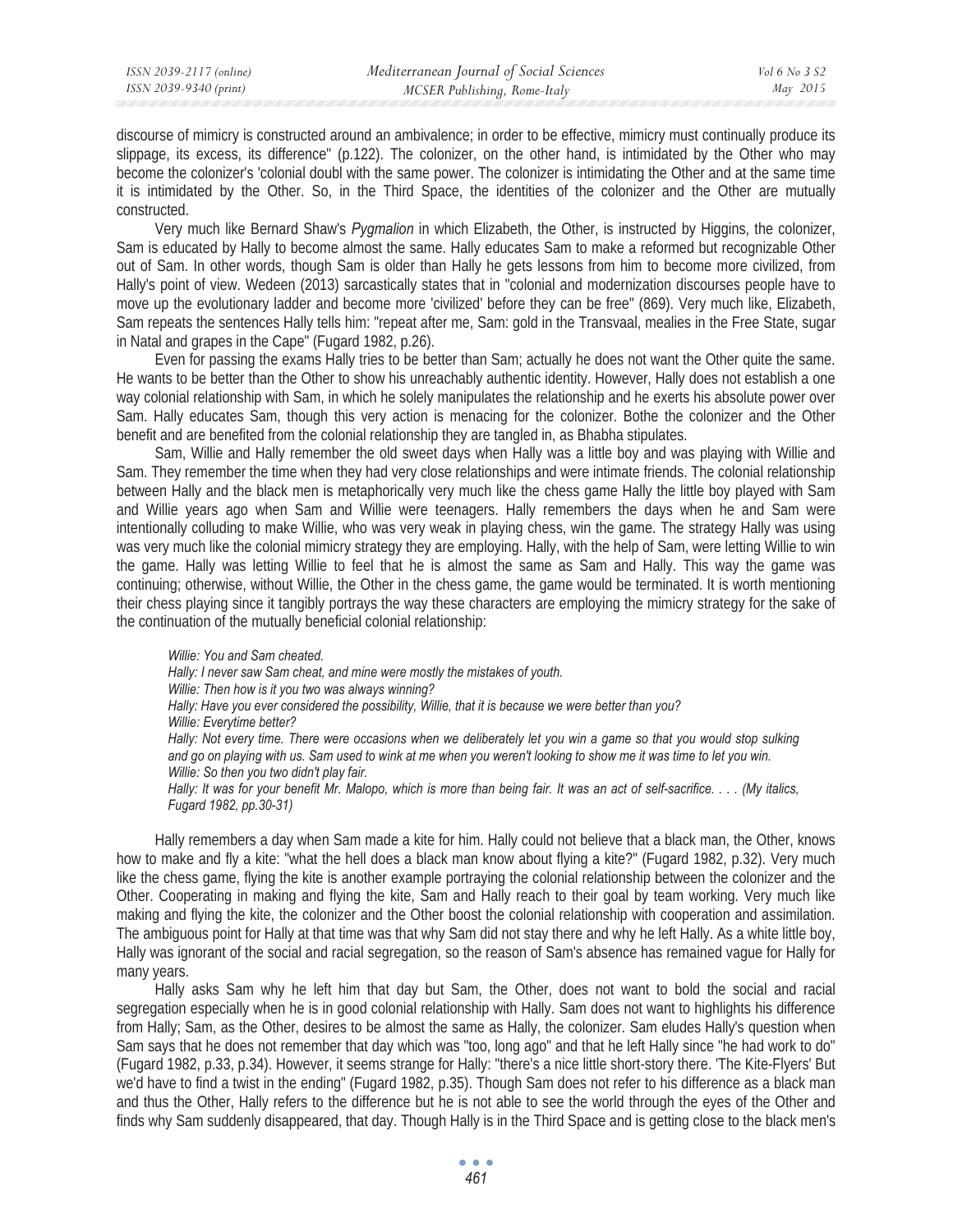viewpoint but he is still the colonizer with different standpoint:

*Hally: Strange, isn't it? Sam: What? Hally: Me and you. Sam: What's strange about it? Hally: Little white boy in short trousers and a black man, old enough to be his father, flying a kite. It's not every day you see that. Sam: But why strange? Because the one is white and the other black? Hally: I don't know. . . . (Fugard 1982, p.35)* 

The ringing of the phone cuts their conversation. It is Hally's mother who wants to bring Hally's father home. Hating his racist father, Hally starts nagging; he cries out that the principle of this world is perpetual disappointment. Sam tries to calm him down; Sam's question about Hally's homework distracts Hally from the tension. For his homework, Hally should write "five-hundred word describing an annual event of cultural or historical significance" (Fugard 1982, p.38). Hally settles down to his homework and Willie and Sam starts practicing foxtrot. Hearing Sam and Willie's quarrels, Hally, the colonizer, gets angry. As the stage direction reads: "he struts around like a little Hitler, ruler in hand, giving vent to his anger and frustration" (Fugard 1982, p.42).

Sam and Willie, the Other, are intimidated by Hally. Seeing Sam and Willie's freedom and power—though they are working as the servants for his mother—Hally assumes that they are becoming his colonial doubles. Therefore he is intimidated and consequently he intimidates them: "but what really makes me bitter is that I allow you chaps a little freedom in here—when business is bad—and what do you do with it? The foxtrot!" (Fugard 1982, p.43). Sam, on the other hand, ensures Hally that their practice of foxtrot does not hurt anybody: "it's a harmless pleasure, Hally. It doesn't hurt anybody" (Fugard 1982, p.43). When Hally gets sure that they are still in the position of the reformed but recognizable Other, he calms down and does not reproach them anymore. Sam does his best to cool him down by ensuring Hally that Willie and he are not Hally's colonial doubles with the same power and identity.

Getting sure that Willie and Sam are reformed but still recognizable Others, Hally ignorantly undermines their art of dancing. He reasons that the foxtrot is simple since it does not challenge the intellect. Hally extols the value of his job as a student, since he relates it with intellectual activity and on the other hand, he belittles the value of what the Other is practicing. Sam tries his best to make Hally close to the Other's world. Sam asks Hally to try it, to dance. He wants to prove to Hally that it is not as easy as he thinks. Sam asks Hally to take ballroom dancing serious. At the begging of the play, Sam assimilates himself with Hally by finding a common ground for their discussions about the men of magnitude and this time it is Hally's turn to assimilate himself with Willie and Sam, the Other. In Huddart's sense, it is the time that "the colonized returns the colonizer's gaze" (2006, p.45).

Now it is Hally's turn to learn from Sam, the Other. The mutual relationship between Hally and Sam is nicely depicted in this part of the play. Hally's sigh of defeat indicates that Hally is not the absolute power in this colonial relationship. Fanon (2008) asserts that:

Man is human only to the extent to which he tries to impose his existence on another man in order to be recognized by him. As long as he has not been effectively recognized by the other, that other will remain the theme of his actions. It is on that other being, on recognition by that other being, that his own human worth and reality depend. It is that other being in whom the meaning of his life is condensed. (pp.168-169)

It is not only Hally, the colonizer, who manipulates the relationship but it is also manipulated by Sam and Willie, the Others. Hally, with sigh of defeat as the stage direction reads, states: ""Oh well, so much for trying to give you a decent education. I've obviously achieved nothing" (Fugard 1982, p.43). Hally, first, resists to admiring the Other's favorite activity—though it is not an authentic cultural heritage—of foxtrot but then being in need of a subject to do his homework, Hally finds it beneficial to get closer to the Other and looks at Foxtrot from the Other's point of view.

Hally, the colonizer, does not regard the Foxtrot and the very competition as an annual event of cultural or historical significance but Sam tries to convince him friendly: "you still haven't told me what's wrong with admiring something that's beautiful and then trying to do it yourself" (Fugard 1982, p.43). From Hally's viewpoint dancing is entertainment but from Sam's viewpoint it is art. Hally does not admit the Foxtrot intellectually; he admits it emotionally; but when Sam tells him that the competitors come from Kingwilliamstown, East London and Port Alfered, Hally surprisingly confesses that he admits it intellectually. He calls the Ballroom Championships a cultural event and wants to write about it as his homework. Hally tells Sam that though his English teacher does not like natives, he can defend dancing and singing as part of the black society: "but I'll point out to him that in strict anthropological term, the culture of *primitive* black society includes its dancing and singing" (my italics, Fugard 1982,p.47).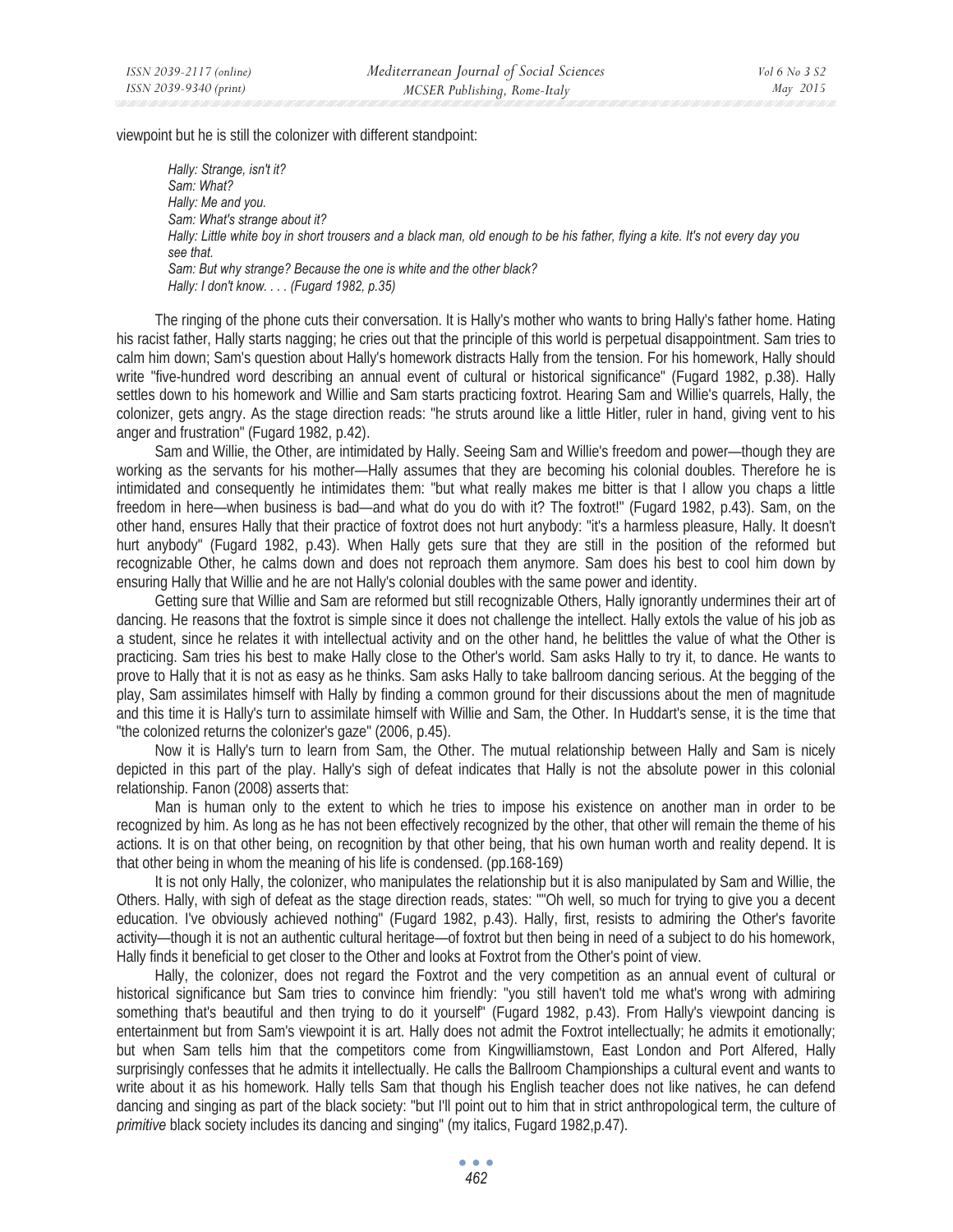Hally, the colonizer, being in the Third Space, tries to assimilate himself with the black people and their cultural heritage; though he is still calling the Foxtrot and Ballroom Champions the release of primitive emotions, he does not disavow it. Hally and Sam know how to get along with each other and how to assimilate themselves with the standards of the other group. Both Hally and Sam are aware of the rules of the colonial relationship and it is the cause of the continuation of the relationship. Sam and Willie, the Other, try to assimilate themselves but they do not want to become quite the same.

Based on the Other's resistance strategy proposed by Bhabha, the Other does not want to become quite the same and Hally, as the colonizer, also assimilates with the black people to get to his benefits. He wants a reformed but recognizable Other and he does his best to get to this goal for the sake of its benefits. If Hally understands that the Other is getting quite the same, he resorts to his power and furiously exerts his absolute power over the Other and consequently he makes a one way colonial relationship which is surely terminated. As Huddart (2006) maintains: "when the relationship between self and other seems to be one of domination, the fact that there is a relationship at all suggest that domination is not total" (p.46).

Sam starts explaining all the details of the Ballroom Champions to Hally very meticulously and Hally writes them as part of his English assignment. Completely engaged in Sam's description of the Champion, Hally asks Sam a question which makes Sam laugh since it shows that Hally is completely unaware of the norms and codes ruling the Ballroom Champion. Hally asks: "when you are dancing—if you and your partner collide into another couple" (Fugard 1982, p.50). Sam—very much like the beginning of the play when Hally teaches Sam the principles of choosing the men of magnitude—teaches Hally the principles ruling the dance of Foxtrot. Sam compares the very dance to life and the way the blacks and the whites live with one another without collusion, if they follow the colonial rules of the Third Space. In other words, metaphorically, Sam very nicely depicts the Third Space they are living in.

 Sam metaphorically refers to the life of the colonizer with the Other in the Third Space without collusion. He nicely depicts the way all of them, the whites and the blacks, are living with one another. He teaches Hally how this kind of dance is similar to their colonial relationship. Sam, in response to Hally's question, explains to him:

That's what I've been trying to say to you all afternoon. And it's beautiful because that is what we want life to be like. But instead, like you said, Hally, we're bumping into each other all the time. Look at the three of us this afternoon: I've bumped into Willie, the two of us have bumped into you, you've bumped into your mother, she bumping into your dad ... The whole world is doing it all the time.... America has bumped into Russia, England is bumping into India, richman bumps into poor man. Those are big collusions, Hally. . . . Are we never going to get it right? . . . learn to dance life like champions instead of always being just a bunch of beginners at it? (Fugard 1982, p.50).

Sam names Mahatma Ghandi as a great man who has reached his goals relying on his dreams: "without the dream we won't know what we're going for" (Fugard 1982, p.51). Hally, the colonizer confirms Sam's sayings about Ghandi; in other words Hally, the colonizer, tries to look at the world from the Other's viewpoint. From the Third Space, Hally better understands Sam and Willie, or generally speaking the Other. Learning from the Other, Hally stipulates:

*Hally: You are right He [Ghandi] certainly was trying to teach people to get the steps right. Sam: And the pope. Hally: Yes, he's another one. . . . He's also out there dancing. You know, Sam, when you come to think of it, that's what the United Nations boils down to . . . a dancing school for politicians! Sam: And let's hope they learn. Hally: . . . So what have we got? Yes, our title: "A World without Collisions". Sam: That sounds good! A world without collisions Hally: Sub-title: Global politics on the dance floor. No. A bit too heavy, hey. What about: Ballroom dancing as a political vision. (Fugard 1982, p.51, p.52)* 

The relationship between the colonizer and the Other, between the whites and the blacks, between art and politics, can be very similar to a world without collision if these people follow the rules of the interaction, otherwise collisions terminate the relationship. The colonial Third Space Bhabha portrays for the colonizer and the Other, is very similar to the world without collision, or as Hally names it, it becomes like "a global politics on the dance floor" (Fugard 1982, p.52).

They are immersed in talking that Hally's mother telephones and makes Harry anxious by telling him that his father is getting released from the hospital. Hally cannot tolerate the indecent behavior of his drunk racist father. Hally is tired of fighting and the inconvenience his father makes for him and his mother. Getting angry of hearing this news, Hally goes to his table and tears up the page he was writing on and says: "so much for a bloody world without collisions" (Fugard 1982, p.55). Hally tries to hide his feeling but he cannot. He insults his drunk, crippled father; Sam and Willie try to calm him down; Sam says: "take back those words and ask forgiveness! It's a terrible sin for a son to mock his father with jokes like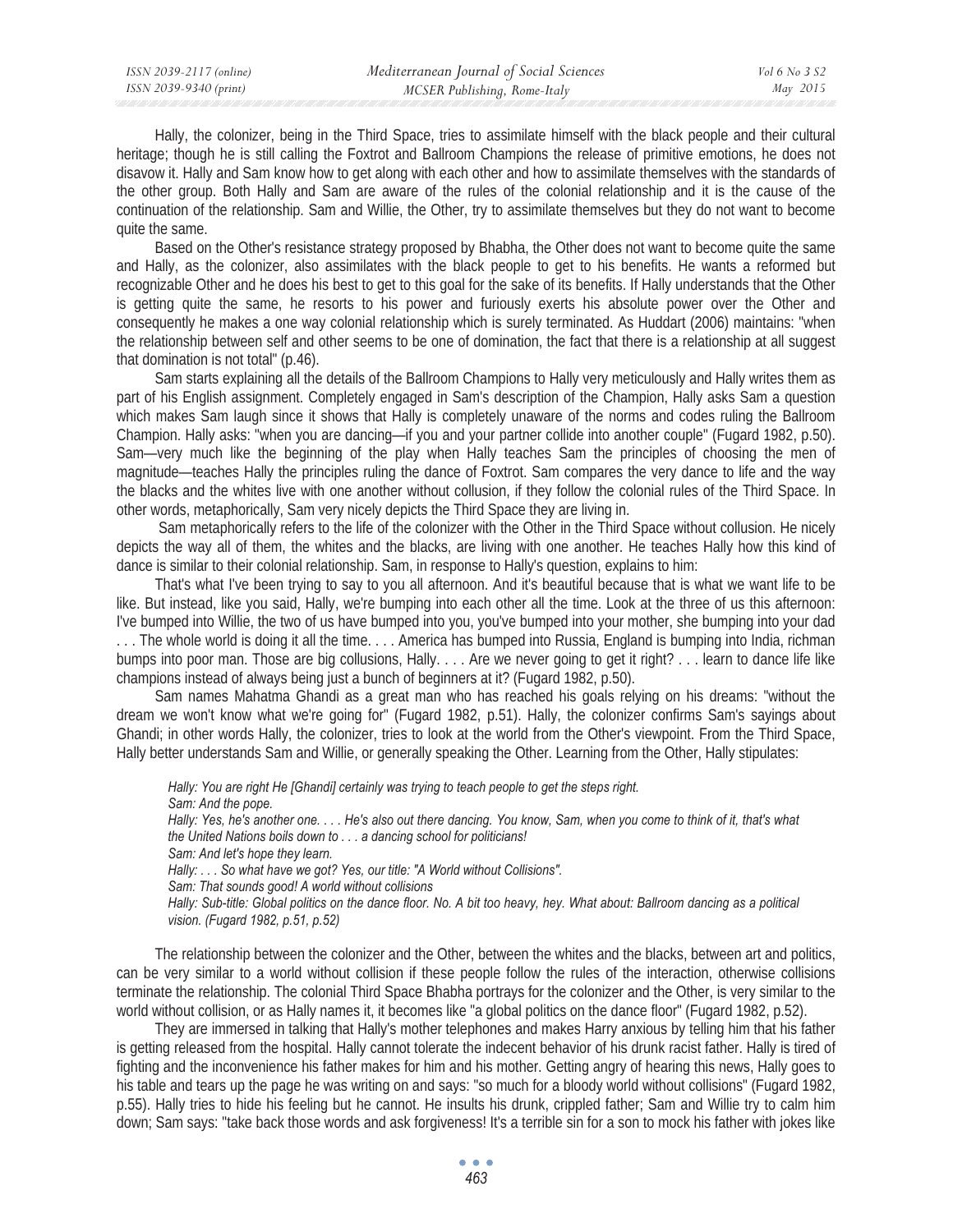that. You'll be punished if you carry on. Your father is your father, even if he is a . . . cripple man" (Fugard 1982, p.57).

## *2.1 The Colonial Relationship Is Terminated*

As Sam, the Other, intervenes, Hally cannot tolerate it and interpret Sam's intervention as the sign of the Other who is becoming quite the same to the extent that it is not recognizable anymore. Huddart (2006) maintains that, "colonial authority is menaced by the colonized to the extent that it utterly depends on the colonized for its sense of itself" (p.61). Thus finding Sam as his colonial double who has the same power, Hally admonishes Sam: "It's your turn to be careful, Sam. Very careful! You're treading on dangerous ground. Leave me and my father alone" (Fugard 1982, p.57). Huddart (2006) well represents this ambivalent situation: "the play between equivalence and excess makes the colonized both reassuringly similar and also terrifying." (p.41) Hally is intimidated so much that he cannot tolerate the Other anymore and resorts to the traditional straightforward exertion of power which drastically leads to failure and also to the termination of the colonial relationship.

Hally tells Sam: "My mother is right. She's always warning me about allowing you to get too familiar. Well, this time you've gone too far. It's going to stop right now" (Fugard 1982, p.58). Hally reminds Sam, the Other who is becoming quite the same in Hally's view, that he is only a servant and that his father is Sam's boss. Sam insists that Hally's mother is his master not Hally's father but Hally reminds Sam that since his father is a white man thus he is his boss. However, Roberts (1982) believes; "Hallie is too young and too self-absorbed to understand what is leading him to a moment of collision with Sam and then to bitter rejection of the black man who has been more of a father to him than his own father" (p.30). But Hally, the colonizer, is highly intimidated by the Other and thus he reacts this way.

Seeing Sam's power especially when Sam intervenes and advises Hally how to behave his father, Hally is very much intimidated and thus decides to terminate the threatening colonial relationship. He asks Sam to call him Master Harold and if he does not he will lose his job. He tells Sam that his father very much like his mother asks Hally to treat Willie and Sam as servants: "you must teach the boys to show you more respect, my son" (Fugard 1982, p.60). Hally starts insulting Sam and the black people in general; he spits in Sam's face. As Huddart believes, Hally leads the colonial relationship with Willie and Sam into its termination when he trespasses the rules of the Third Space. He withdraws from the Third Space and does not follow the colonial mimicry strategy, anymore. Sam, seeing Hally's brutality, resolutely resists Hally; Sam ironically calls Hally Master Harold but very authoritatively warns Hally that Hally has hurt himself. "You've just hurt yourself *bad*", Sam says to Hally. (original italics, Fugard 1982, p.62).

Willie, very much like Sam, is very angry with Hally; both Sam and Willie condemns Hally's deed. Sam reminds Hally how he helped him when he was a little boy and ashamed of his father's indecent behavior. Sam tells Hally why he helped him make a kite and why he did not stay there on the bench as it was a white-only bench. Very much like the essentialist Hally, Sam desperately reveals to Hally his true feelings about Hally and his father: "how do I wash off your and your father's filth? . . . I've also failed. A long time ago I promised myself I was going to try and do something, but you've just shown me . . . Master Harold . . . that I've failed" (Fugard 1982, p.62).

Having revealed thei true emotions—Hally also does reveals his real feelings toward the Other, the black people towards the colonizer, Hally and Hally's father, Sam and Willie decides not to terminate the relationship and asks Hally to try it again and establish a new colonial relationship in the Third Space with Hally and his family, the colonizer. Metaphorically, Sam refers to flying another kite which means founding a new colonial relationship in which both the colonizer and the Other benefit from in their mutual relationships. Sam believes that it has worked once and it will work again. Hally, in response, does not oppose to him but assumes that the atmosphere is not appropriate.

The geographical atmosphere Hally refers to may metaphorically mean the current social atmosphere which is not appropriate for this kind of relationship. But the last conversation between Sam and Hally is hopefully inspiring. On the other hand, Willie also decides to establish a new relationship with Hilda and promises not beat her again. Sam and Willie, at the end of the play, rehearse dancing again which can be a symbol of nonracial society in the future as Jordan (1993) believes: "In its combination of European forms with local township traditions, it is also a figure for the nonracial society of the future that is glimpsed in the play's closing moments" (p.466).

## **3. Conclusion**

Therefore, the colonial relationship has continued as long as both the colonizer and the Other presume that the relationship is mutually beneficial. In the beginning of the play, Hally teaches Sam and Sam tries to assimilate himself with Hally, near the end of the play, Sam teaches Hally and thus, being in the Third Space, Hally tries to assimilate with the Other. But as soon as, Hally, the colonizer, assumes that Sam is becoming quite the same, he decides to terminate